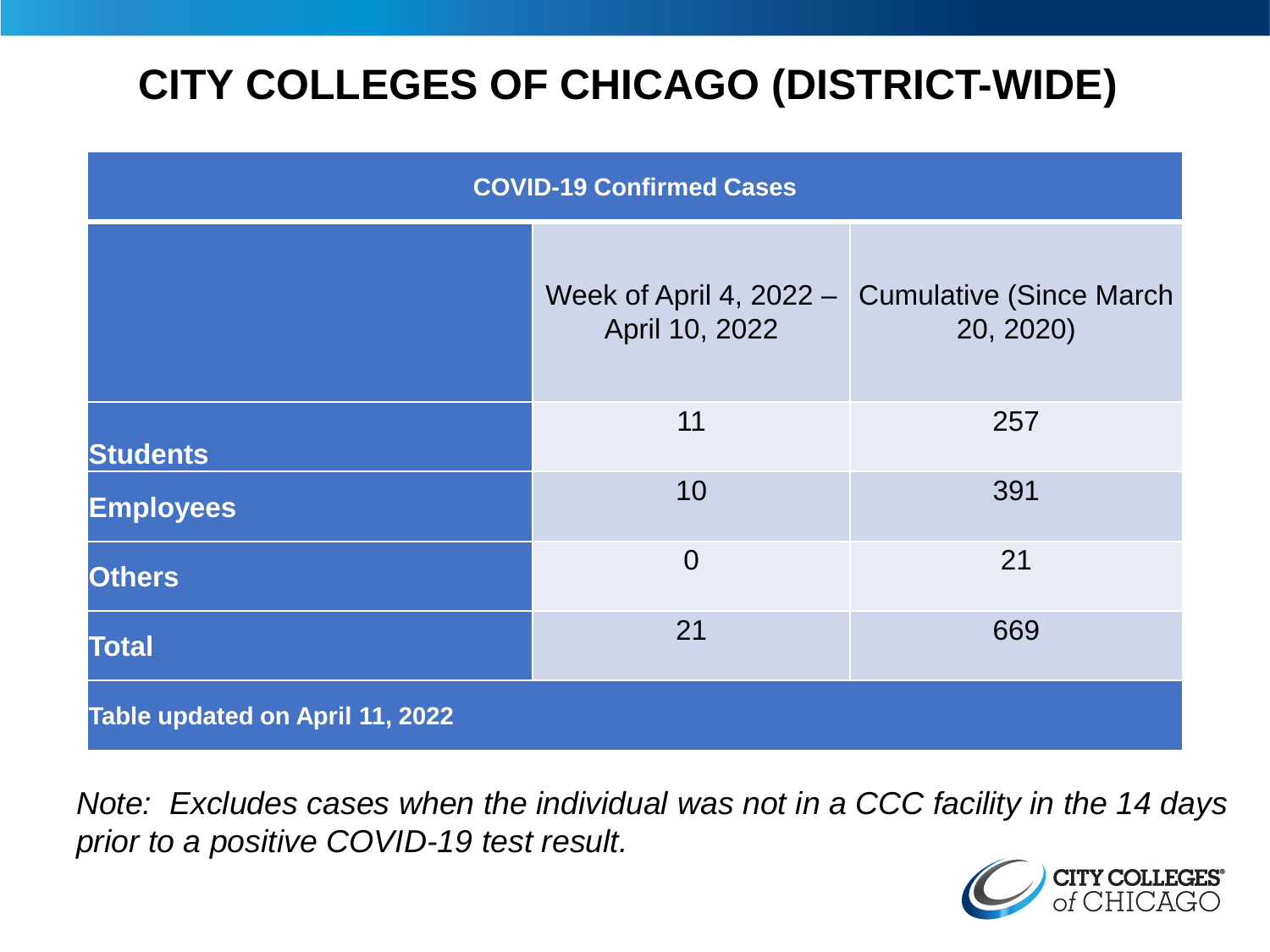### **DALEY COLLEGE**

| <b>COVID-19 Confirmed Cases</b> |                                             |                                             |
|---------------------------------|---------------------------------------------|---------------------------------------------|
|                                 | Week of April 4, $2022 -$<br>April 10, 2022 | <b>Cumulative (Since March</b><br>20, 2020) |
| <b>Students</b>                 | 2                                           | 24                                          |
| <b>Employees</b>                | $\overline{0}$                              | 45                                          |
| <b>Others</b>                   | $\overline{0}$                              | 3                                           |
| <b>Total</b>                    | $\overline{2}$                              | 72                                          |
| Table updated on April 11, 2022 |                                             |                                             |

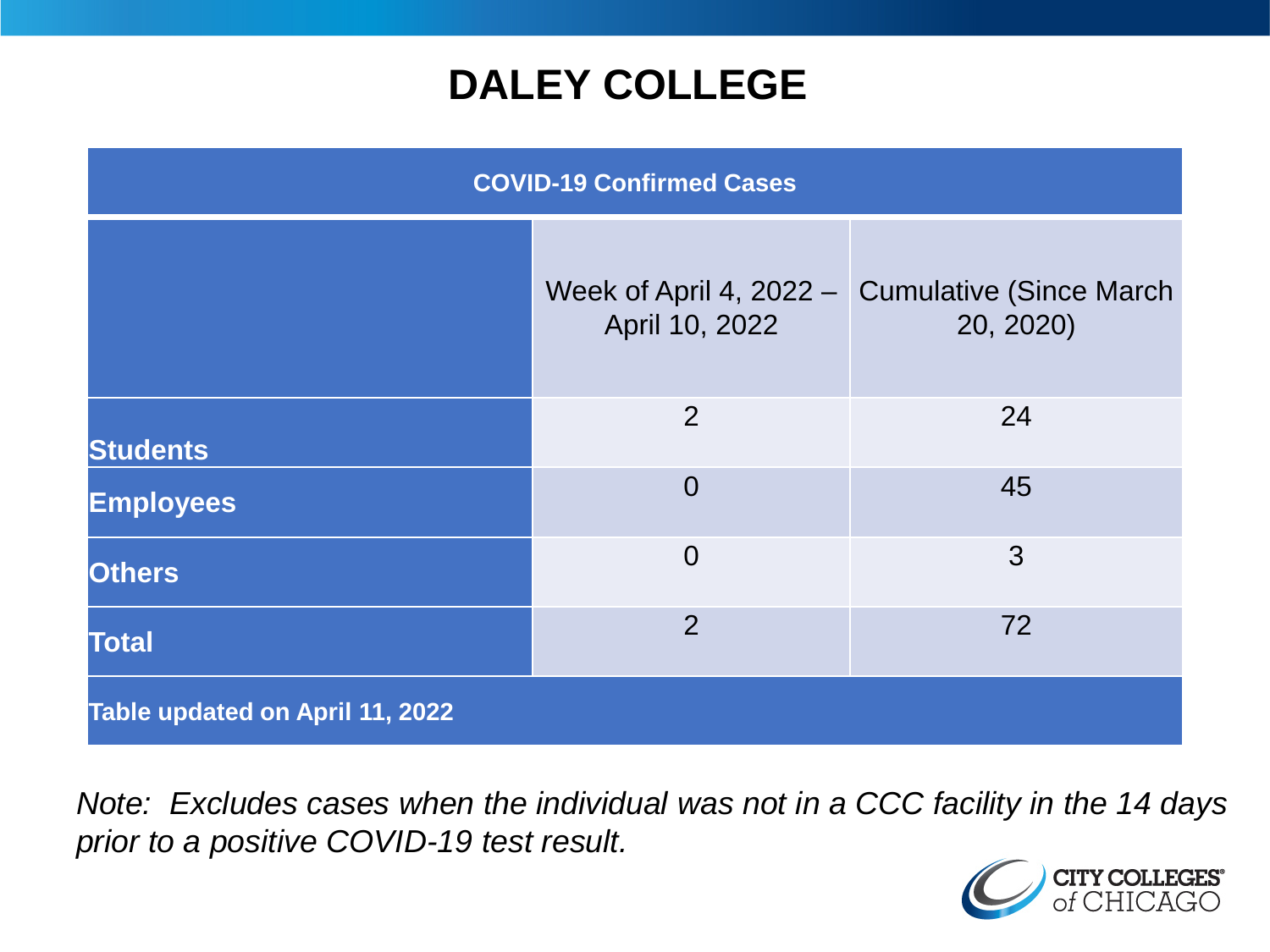### **HAROLD WASHINGTON COLLEGE**

| <b>COVID-19 Confirmed Cases</b> |                                             |                                              |
|---------------------------------|---------------------------------------------|----------------------------------------------|
|                                 | Week of April 4, $2022 -$<br>April 10, 2022 | <b>Cumulative (Since March)</b><br>20, 2020) |
| <b>Students</b>                 | 3                                           | 40                                           |
| <b>Employees</b>                | 1                                           | 38                                           |
| <b>Others</b>                   | $\overline{0}$                              | $\overline{2}$                               |
| <b>Total</b>                    | $\overline{4}$                              | 80                                           |
| Table updated on April 11, 2022 |                                             |                                              |

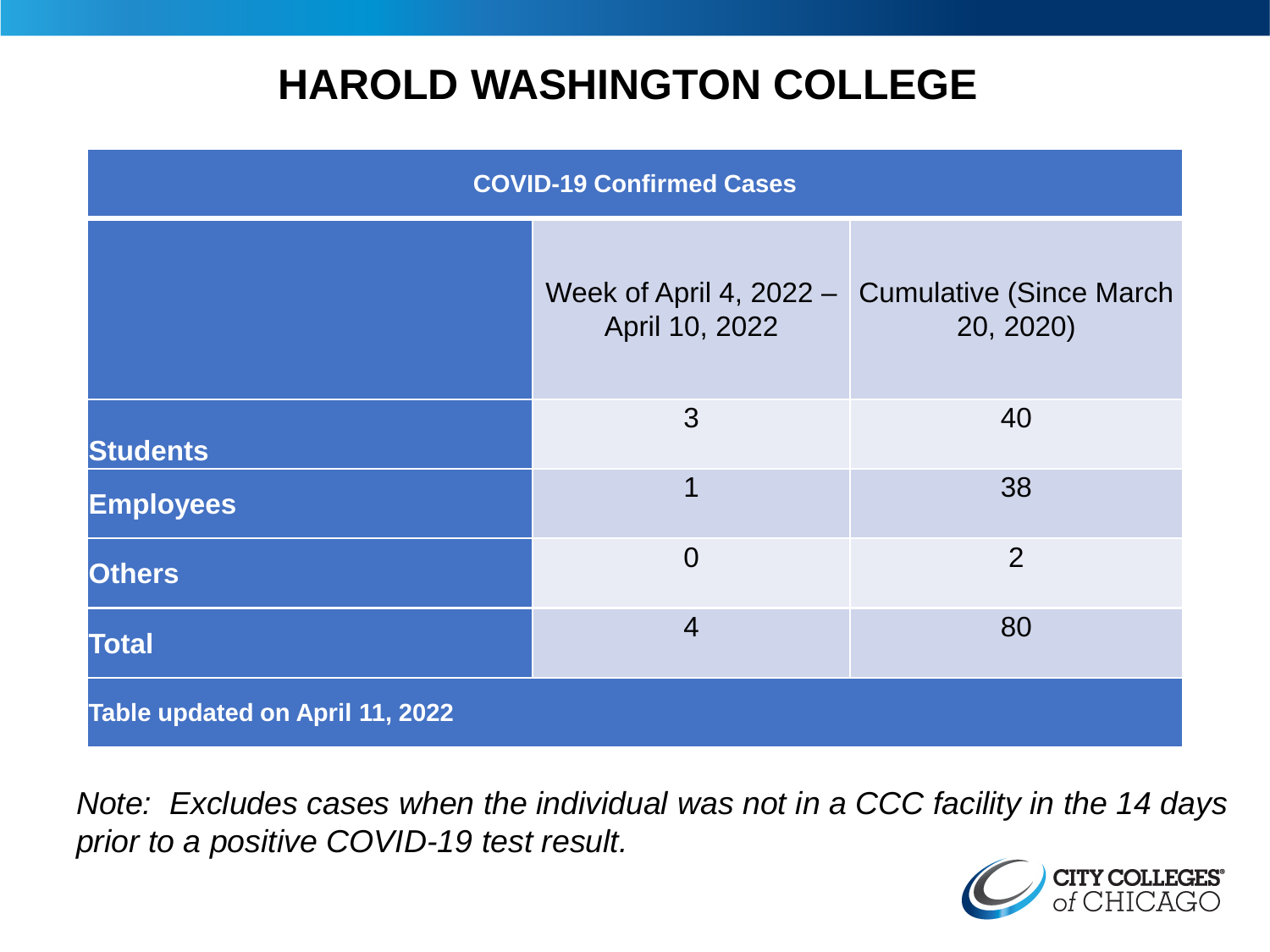### **KENNEDY-KING COLLEGE**

| <b>COVID-19 Confirmed Cases</b> |                                             |                                              |
|---------------------------------|---------------------------------------------|----------------------------------------------|
|                                 | Week of April 4, $2022 -$<br>April 10, 2022 | <b>Cumulative (Since March)</b><br>20, 2020) |
| <b>Students</b>                 | $\overline{0}$                              | 14                                           |
| <b>Employees</b>                | $\overline{0}$                              | 66                                           |
| <b>Others</b>                   | $\overline{0}$                              | 2                                            |
| <b>Total</b>                    | $\overline{0}$                              | 82                                           |
| Table updated on April 11, 2022 |                                             |                                              |

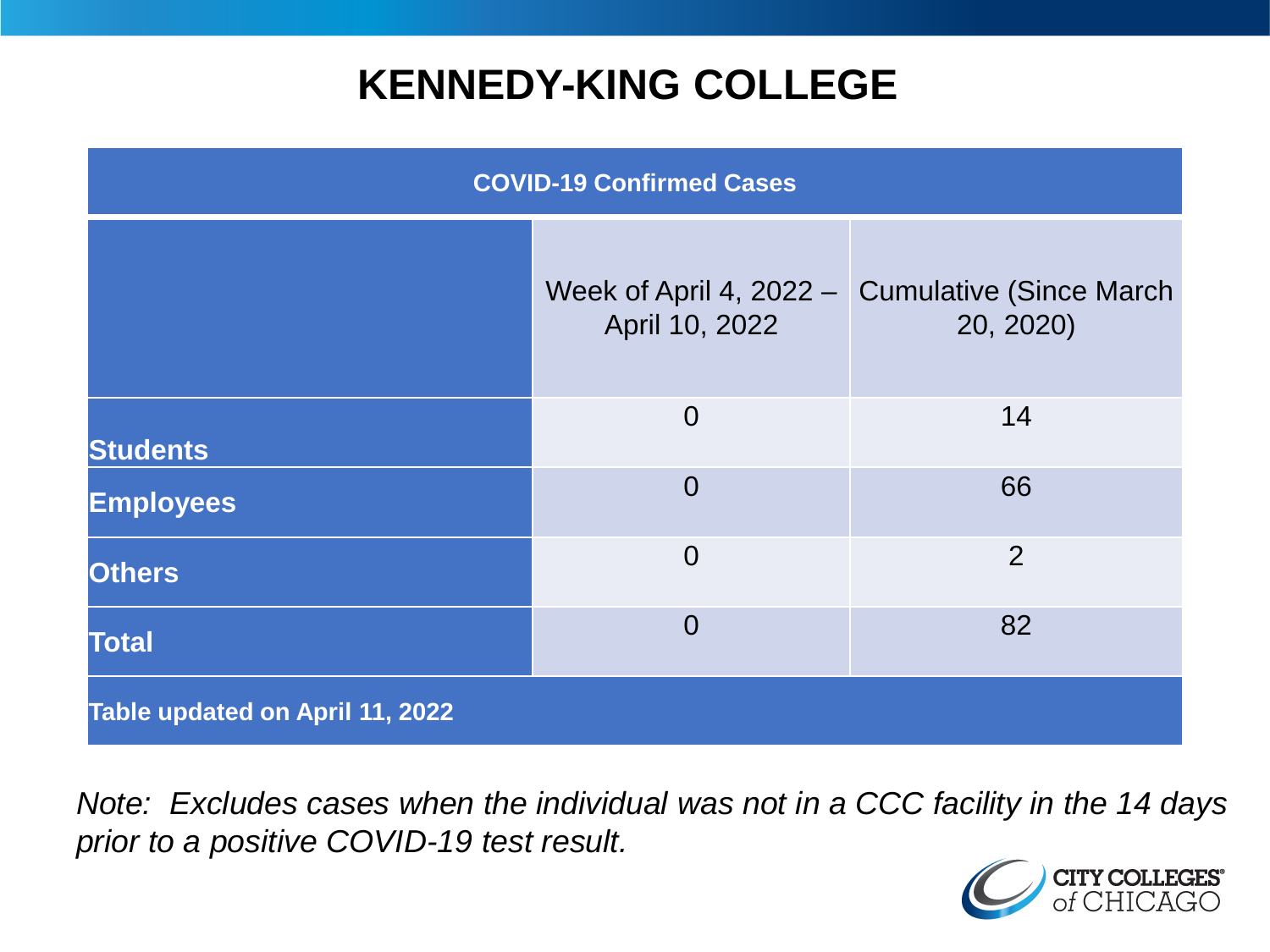## **MALCOLM X COLLEGE**

| <b>COVID-19 Confirmed Cases</b> |                                             |                                              |
|---------------------------------|---------------------------------------------|----------------------------------------------|
|                                 | Week of April 4, $2022 -$<br>April 10, 2022 | <b>Cumulative (Since March)</b><br>20, 2020) |
| <b>Students</b>                 | $\overline{2}$                              | 82                                           |
| <b>Employees</b>                | 3                                           | 74                                           |
| <b>Others</b>                   | $\overline{0}$                              | 3                                            |
| <b>Total</b>                    | 5                                           | 159                                          |
| Table updated on April 11, 2022 |                                             |                                              |

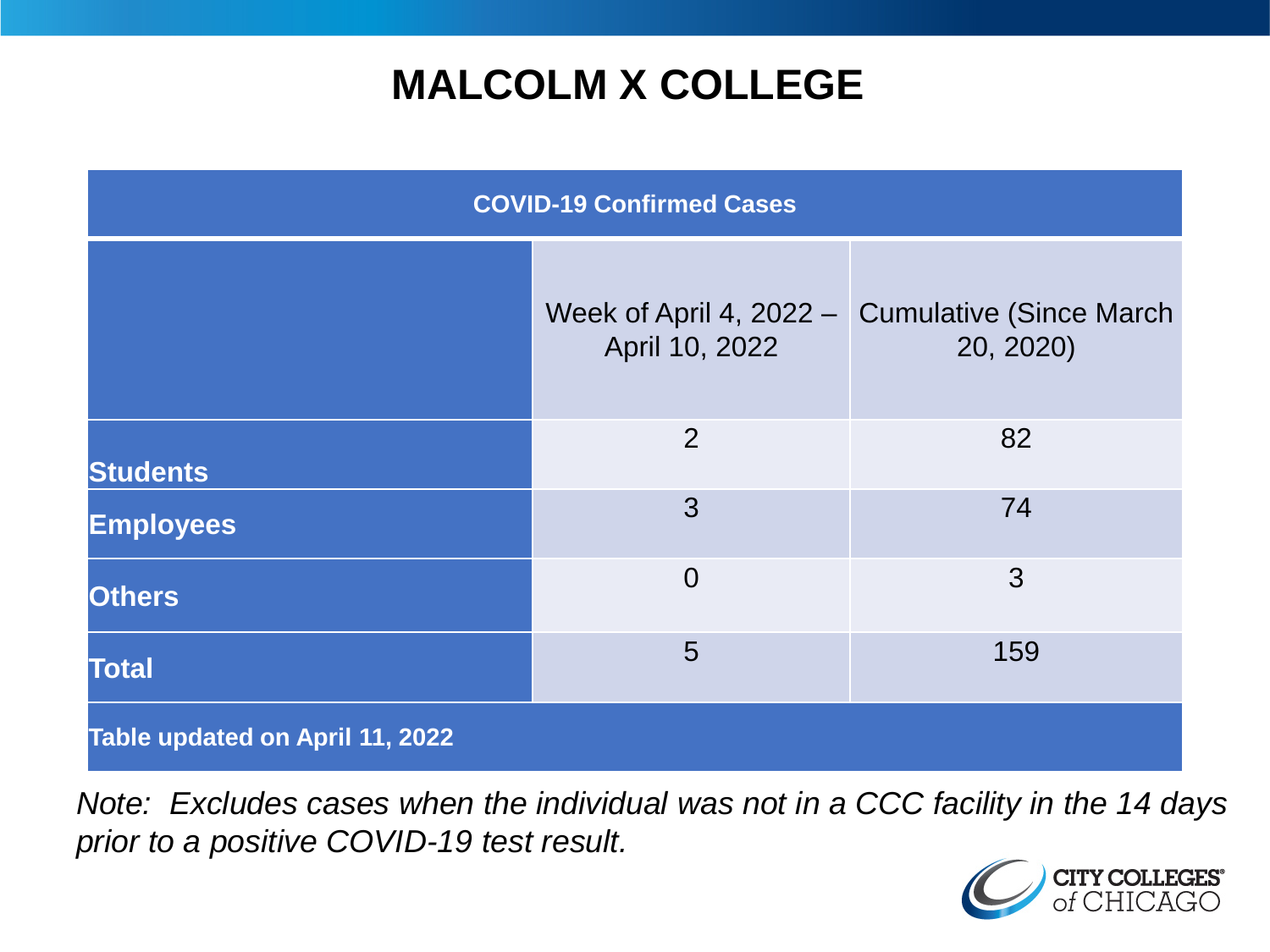# **OLIVE-HARVEY COLLEGE**

| <b>COVID-19 Confirmed Cases</b> |                                             |                                              |
|---------------------------------|---------------------------------------------|----------------------------------------------|
|                                 | Week of April 4, $2022 -$<br>April 10, 2022 | <b>Cumulative (Since March)</b><br>20, 2020) |
| <b>Students</b>                 | $\overline{0}$                              | 15                                           |
| <b>Employees</b>                | 1                                           | 51                                           |
| <b>Others</b>                   | $\overline{0}$                              | 5                                            |
| <b>Total</b>                    | 1                                           | 71                                           |
| Table updated on April 11, 2022 |                                             |                                              |

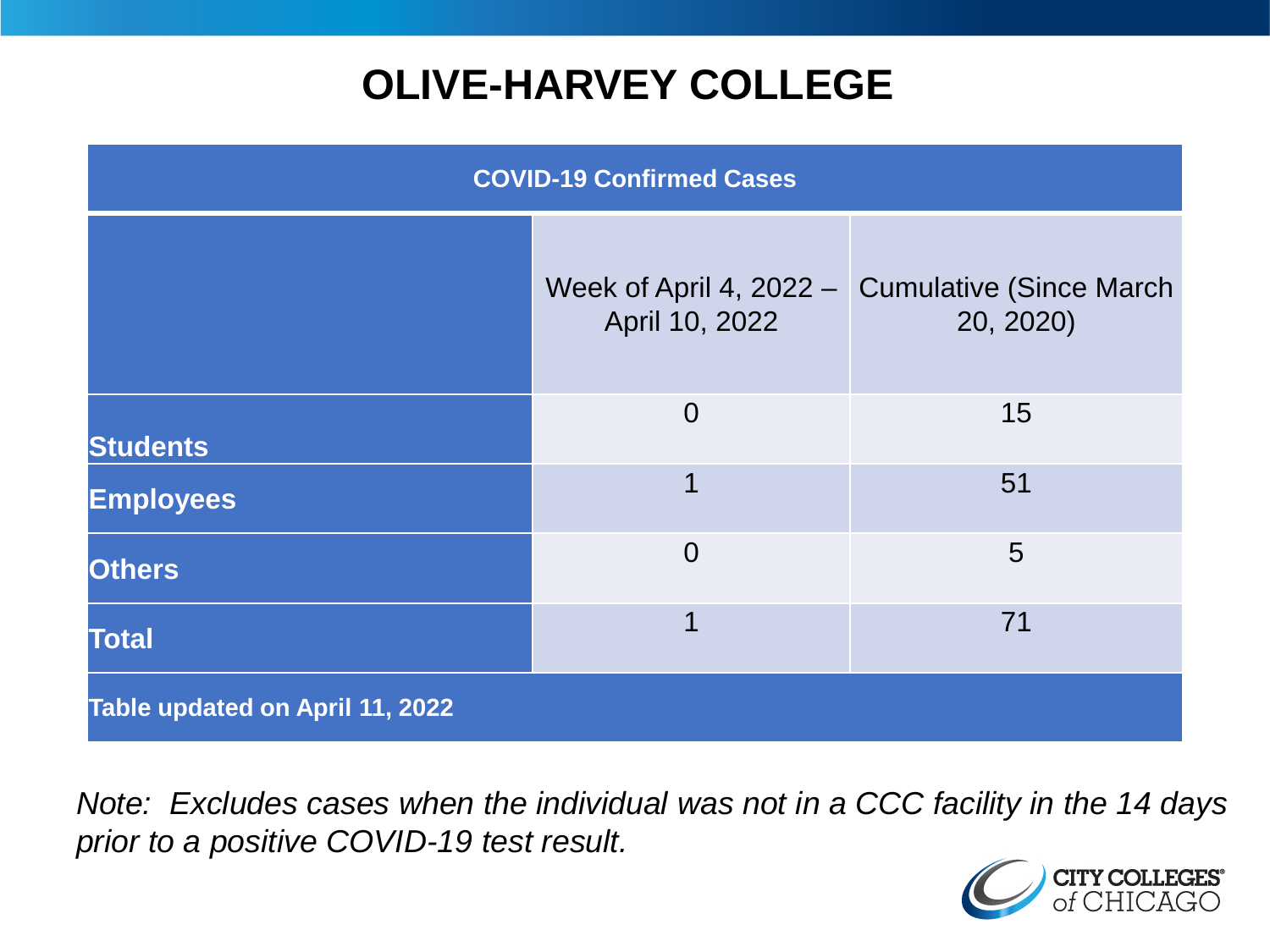### **TRUMAN COLLEGE**

| <b>COVID-19 Confirmed Cases</b> |                                             |                                              |
|---------------------------------|---------------------------------------------|----------------------------------------------|
|                                 | Week of April 4, $2022 -$<br>April 10, 2022 | <b>Cumulative (Since March)</b><br>20, 2020) |
| <b>Students</b>                 | $\overline{2}$                              | 38                                           |
| <b>Employees</b>                | $\overline{4}$                              | 63                                           |
| <b>Others</b>                   | $\overline{0}$                              | 1                                            |
| <b>Total</b>                    | 6                                           | 102                                          |
| Table updated on April 11, 2022 |                                             |                                              |

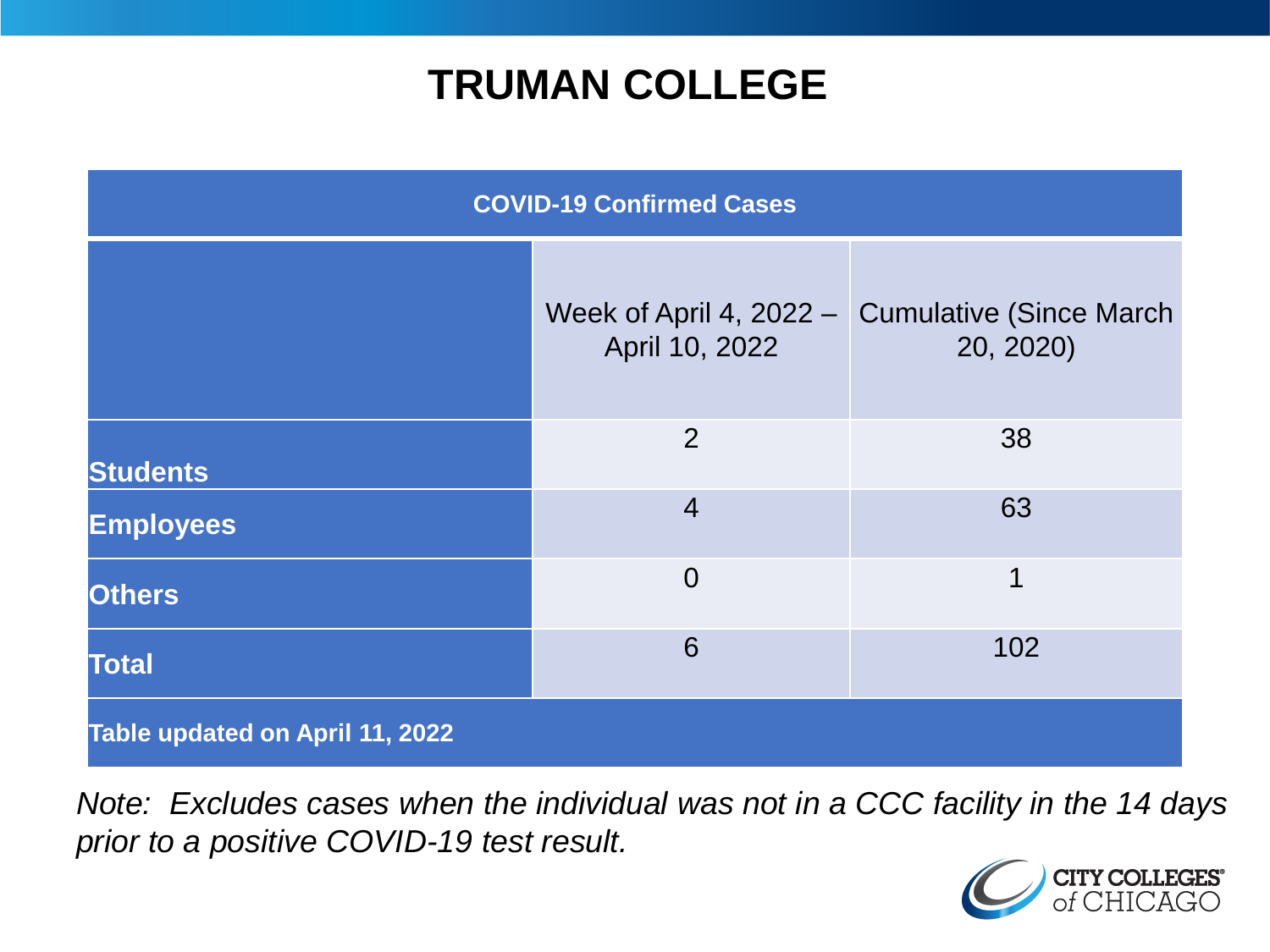### **WRIGHT COLLEGE**

| <b>COVID-19 Confirmed Cases</b> |                                               |                                              |
|---------------------------------|-----------------------------------------------|----------------------------------------------|
|                                 | Week of April 4, $2022 - 1$<br>April 10, 2022 | <b>Cumulative (Since March)</b><br>20, 2020) |
| <b>Students</b>                 | $\overline{2}$                                | 44                                           |
| <b>Employees</b>                | 1                                             | 45                                           |
| <b>Others</b>                   | $\overline{0}$                                | $\overline{2}$                               |
| <b>Total</b>                    | 3                                             | 91                                           |
| Table updated on April 11, 2022 |                                               |                                              |

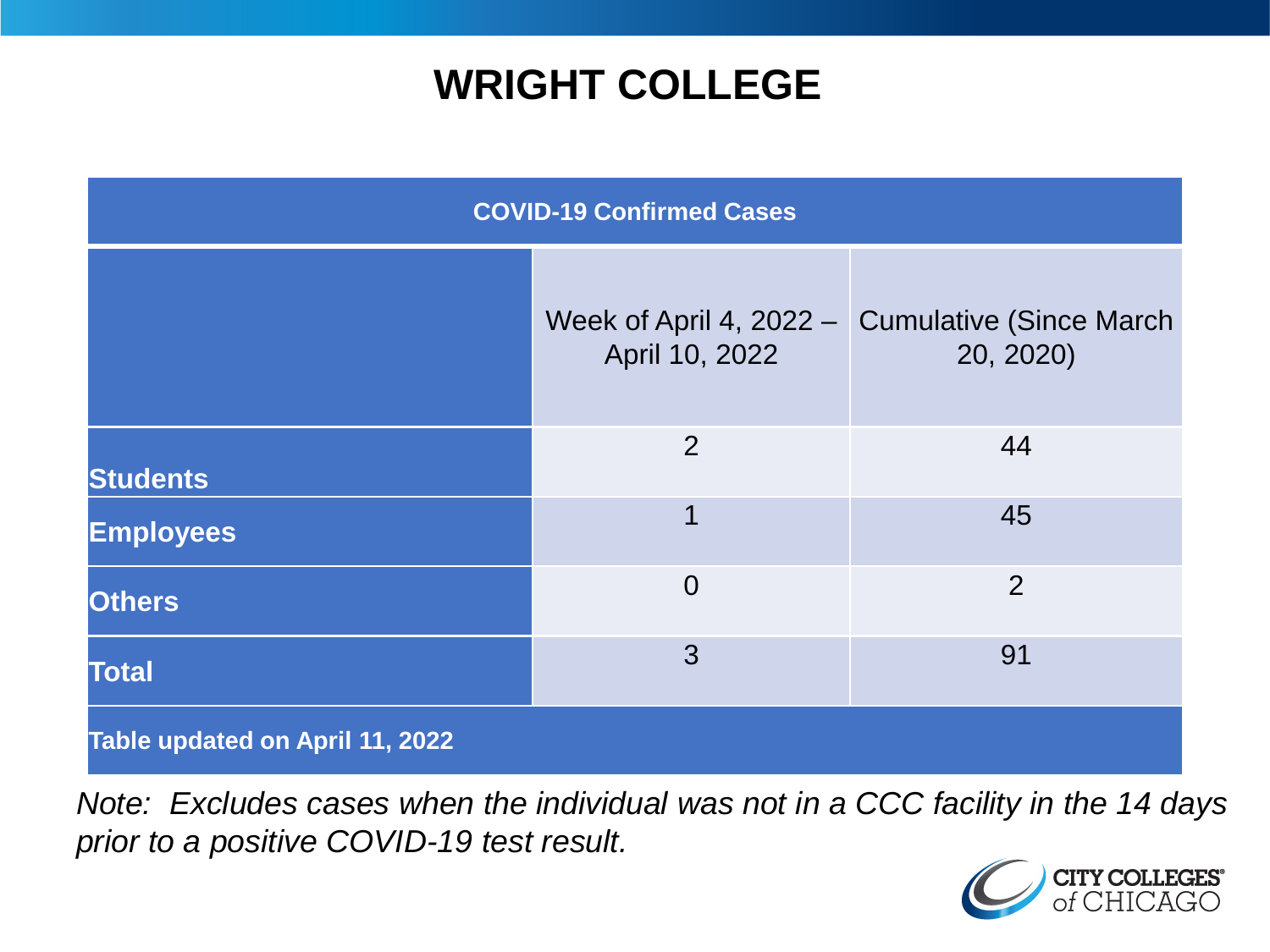#### **180 N. WABASH**

| <b>COVID-19 Confirmed Cases</b> |                                             |                                              |
|---------------------------------|---------------------------------------------|----------------------------------------------|
|                                 | Week of April 4, $2022 -$<br>April 10, 2022 | <b>Cumulative (Since March)</b><br>20, 2020) |
| <b>Students</b>                 | $\overline{0}$                              | $\overline{0}$                               |
| <b>Employees</b>                | $\overline{0}$                              | 8                                            |
| <b>Others</b>                   | $\overline{0}$                              | 3                                            |
| <b>Total</b>                    | $\overline{0}$                              | 11                                           |
| Table updated on April 11, 2022 |                                             |                                              |